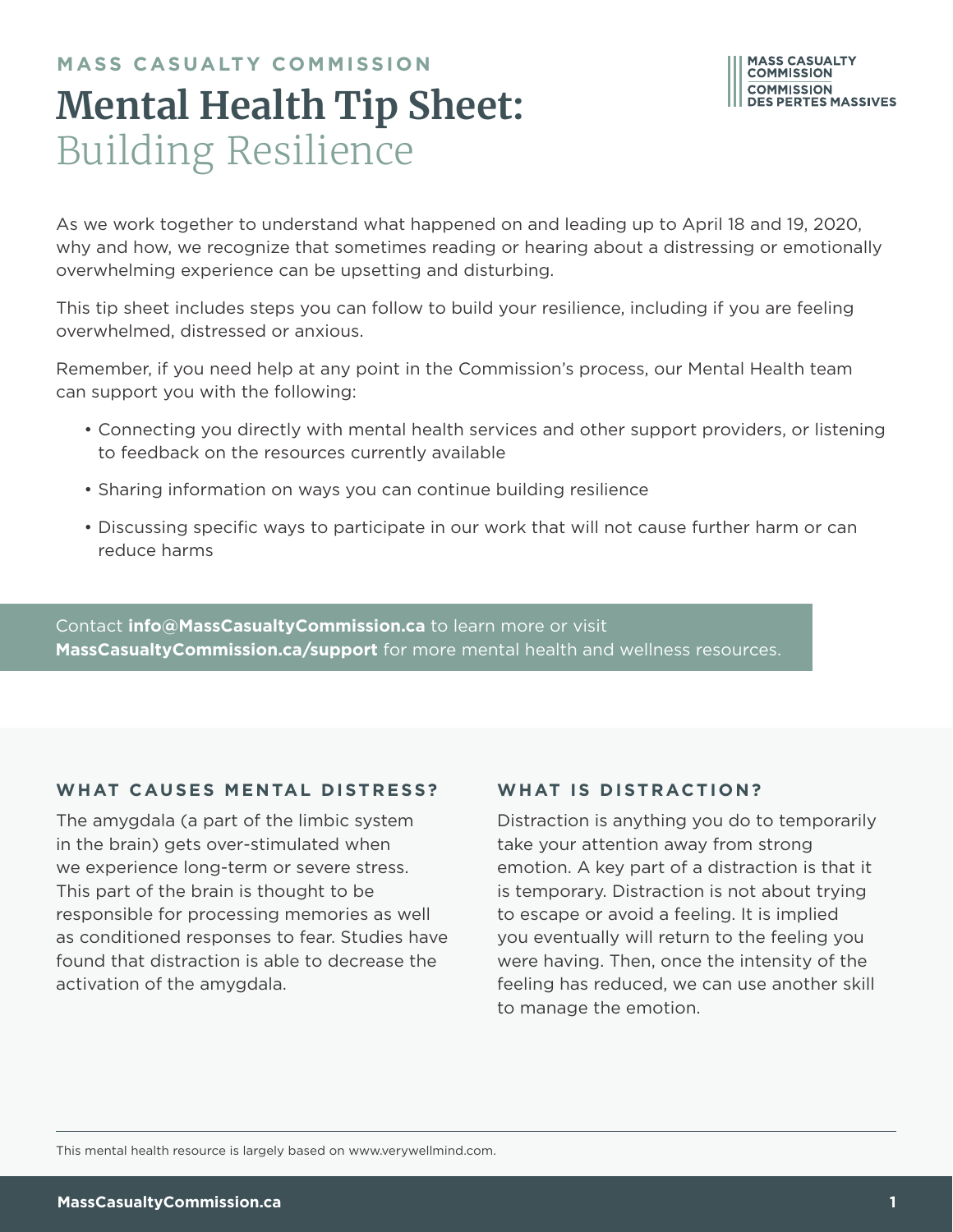## **Tip:** Distract Yourself

Sometimes focusing on a strong emotion can make it feel even stronger and more out of control. Therefore, by temporarily distracting yourself, you may give the emotion some time to decrease in intensity, making it easier to manage.

Distraction can keep you safe in the moment by preventing unhealthy behaviors (such as substance use or emotional eating) that can occur in response to a strong feeling, as well as making a feeling easier to cope with in the long run. Some possible options for distractions for you to try if you are feeling overwhelmed or distressed are below.

- Calling a good friend and talking about ordinary things
- Counting backwards from a large number by sevens or another number (e.g. 958, 951, 944, 937, etc.)
- Do a chore—wash some dishes, clean out a drawer
- Exercise—go for a walk, run, or swim
- Do some yoga or meditation and focus on breathing
- Read a book, watch a funny movie or show
- Try a crossword puzzle or paint a picture

*Keep in mind these can be brief distractions as well as a break from an intense feeing. If you do this often you may notice some distractions work better for you than others. Everyone is unique and should do what works best for them.*

# **Tip:** Self-Sooth

Another helpful tip for managing an intense stress response is self-soothing. Self-soothing can be helpful when you involve one or more of your five senses. When engaging in self-soothing, it helps to focus completely on the task in the moment. That means you should try to be mindful of your senses and what you are experiencing. Anytime you are distracted, simply bring your attention back to what you are doing.

Remember, you can come up with your own self-soothing tips. Try to write down as many as you can and put it in a safe place for when you may experience distress.

The following page provides some examples of self-soothing activities and space to write down your own tactics.

This mental health resource is largely based on www.verywellmind.com.